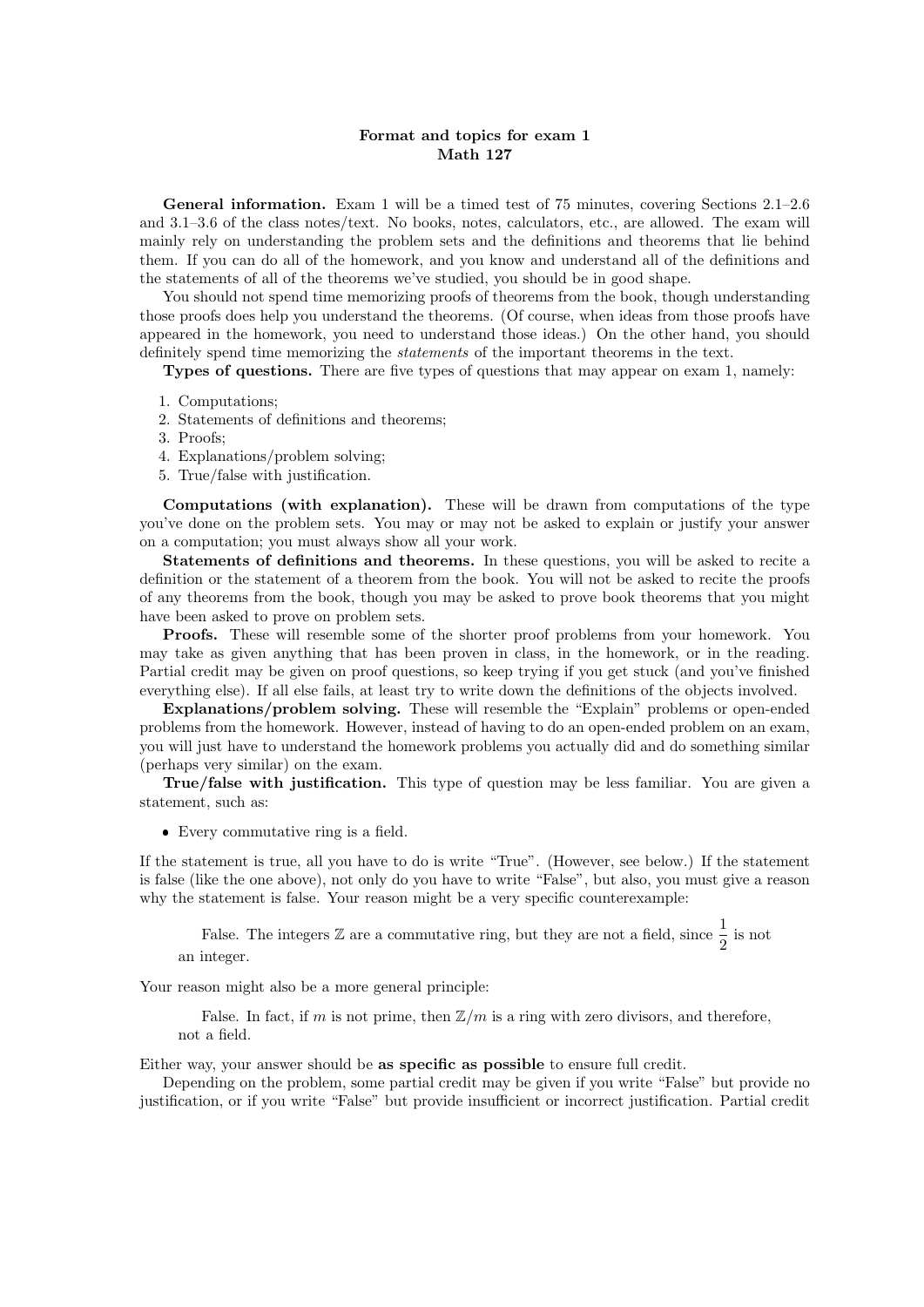may also be given if you write "True" for a false statement, but provide some partially reasonable justification. (In other words, if you have time, it can't hurt to justify "True" answers.)

If I can't tell whether you wrote "True" or "False", you will receive no credit. In particular, please do not just write "T" or "F", as you may not receive any credit.

Definitions. The most important definitions and symbols we have covered are:

| 2.1     | divides                         | divisor                              |
|---------|---------------------------------|--------------------------------------|
|         | associates                      | up to associates                     |
|         | 2.2 common divisor              | greatest common divisor              |
|         | 2.6 $T(n) = O(f(n))$            | Big O notation                       |
|         | $f(n) \ll g(n)$                 | asymptotic domination                |
| 3.1     | k reduced mod $m$               | $\mathbb{Z}/(m)$                     |
|         | integers (mod $m$ )             | modulus                              |
|         | congruent (mod $m$ )            | primitive element (mod $p$ )         |
|         | quadratic residue (mod $p$ )    | quadratic nonresidue (mod $p$ )      |
| $3.2\,$ | multiplicative inverse          | inverse                              |
|         | unit                            | field                                |
|         | $\mathbb{F}_p = \mathbb{Z}/(p)$ | field of order $p$                   |
|         | GF(p)                           | fraction $\frac{a}{1}$               |
| $3.3\,$ | R[x]                            | polynomials with coefficients in $R$ |
|         | zero polynomial                 | coefficient ring of $R[x]$           |
|         | degree                          | leading coefficient                  |
|         | leading term                    | zero factor property                 |
| $3.5\,$ | divides                         | common divisor                       |
|         | greatest common divisor         | associates                           |
|         | up to associates                | irreducible                          |
|         | reducible                       |                                      |

Theorems, results, algorithms. The most important theorems, results, and algorithms we have covered are listed below. You should understand all of these results, and you should be able to state any theorem clearly and correctly. More precisely, you should be able to state any of the theorems, given a reasonable identification of the theorem (either its name or a vague description).

- Sect. 2.1 Basic properties of divisibility (Probs. 2.1.1–2.1.4).
- Sect. 2.2 Naive Algorithm 2.2.9 for computing GCD, and refinement (Prob. 2.2.2).
- Sect. 2.3 Division Theorem (Thm. 2.3.1), Signed Division Theorem (Thm. 2.3.4).
- Sect. 2.4 Euclidean Algorithm (Alg. 2.4.1). EA works (Thm. 2.4.4), common divisors divide GCD (Cor. 2.4.5). Signed Euclidean Algorithm (Alg. 2.4.6); SEA works (Thm. 2.4.8).
- Sect. 2.5 Bezout's Identity (Thm. 2.5.1) and Corollary (Thm. 2.5.6). Euclidean Rewriting (Alg. 2.5.2).
- Sect. 2.6 Asymptotics Theorem (Thm. 2.6.4), Addition Principle (Thm. 2.6.5). SEA and EA are  $O(\log n)$  (Thms. 2.6.6, 2.6.7).
- **Sect. 3.1** Congruent Substitution Principle,  $m = 0$  Principle.
- Sect. 3.2 Solving  $ax = b$  in  $\mathbb{Z}/(m)$  (Cor. 3.2.2),  $ax = 1$  in  $\mathbb{Z}/(p)$  (Cor. 3.2.4), units in  $\mathbb{Z}/(m)$  (Cor. 3.2.5).  $\mathbb{Z}/(p)$  is a field (Cor. 3.2.8).
- Sect. 3.3 Degrees add (Thm. 3.3.8), at least one factor must have small degree (Cor. 3.3.9). Units of  $R[x]$  are constant polynomials that are units of R (Cor. 3.3.10).
- Sect. 3.4 Division Theorem for Polynomials (Thm. 3.4.4). Remainder Theorem (Cor. 3.4.7) and Factor Theorem (Cor. 3.4.7). Degree n has  $\leq n$  roots (Cor. 3.4.9).
- Sect. 3.5 Euclidean Algorithm for polynomials (Alg. 3.5.4). EA works (Thm. 3.5.6), common divisors divide GCD (Cor. 3.5.7). GCD unique up to associates (Cor. 3.5.9). Unique Factorization for polynomials (Thm. 3.5.12).
- Sect. 3.6 Bezout's Identity for polynomials (Thm. 3.6.1). Euclidean Reduction for polynomials (Alg. 3.6.2). Linear equations in  $F[x]$  (Cor. 3.6.4).